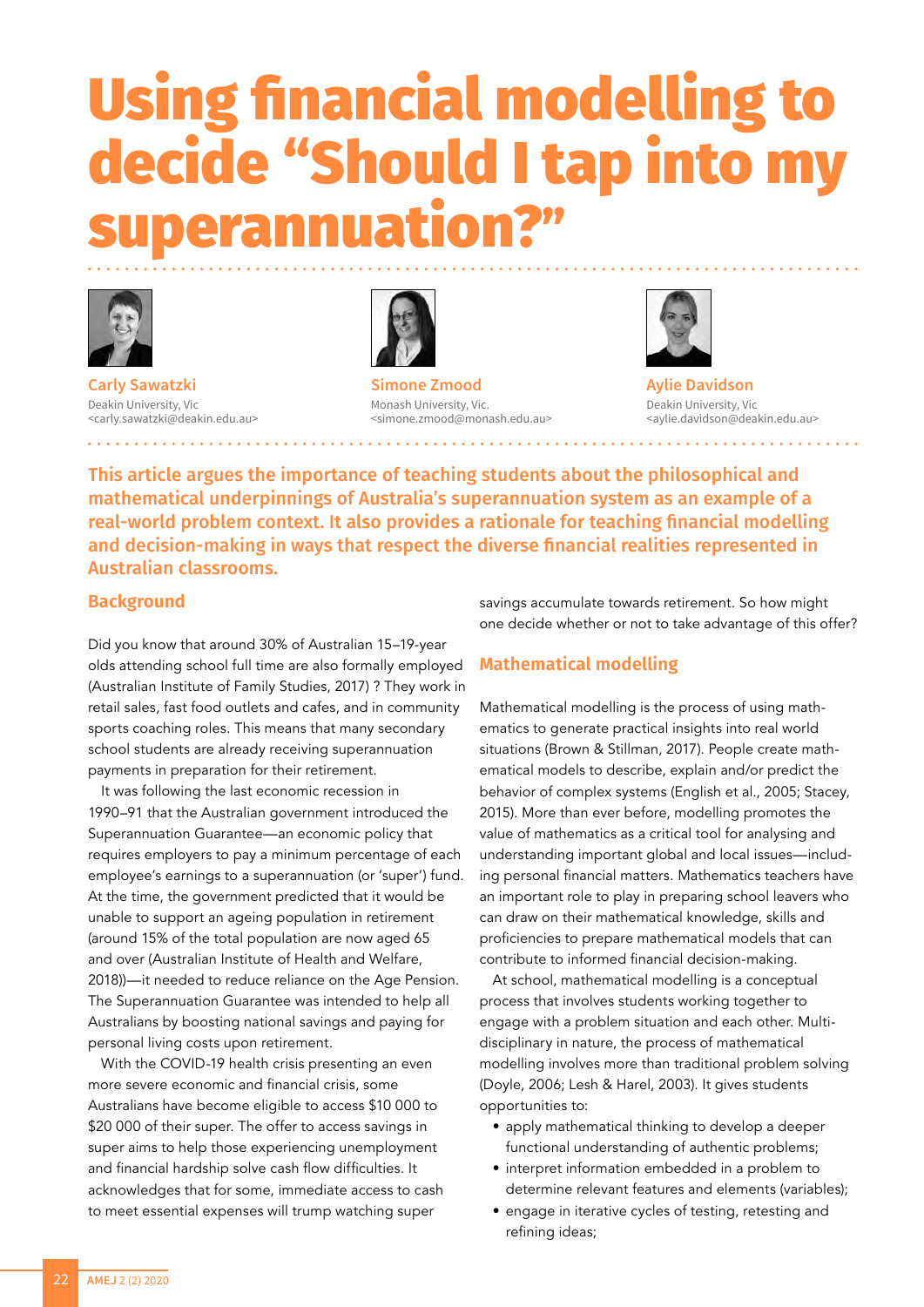- represent their thinking in a variety of formats including text, graphs, tables, diagrams, spreadsheets, and orally;
- produce accurate predictions or estimates of the problem situation, or about the future or past states of modelled systems;
- evaluate the usefulness of the model.

Stillman, Brown and Geiger (2015) argue that it is through mathematical modelling that "students are drawn into the articulated thinking, reasoning, manifestation of beliefs about modelling and mathematics and confidence in mathematical knowledge and ability to use this, of others within the group" (p. 97). In other words, students' ability to translate a real-world problem into a mathematical problem occurs through collective reasoning and activity.

Broadly, mathematising real world problems is a twofold process. It requires students to access their embodied knowledge and lived experiences of the real-world context to make sense of the situation (Ekici & Alagoz, 2020). It then requires students to analyse the situation mathematically (Stacey, 2015). Figure 1 depicts a model of a mathematical modelling cycle. Based on other models and refined for use in framing the OECD's Programme for International Student Assessment (PISA), this model has also been used to describe students' financial problem-solving and decision-making within primary school mathematics lessons (Sawatzki & Sullivan, 2017; Sawatzki, Downton, & Cheeseman, 2019). We suggest that it may be equally useful to secondary school teachers.



#### **Figure 1. PISA 2012 model of mathematical modelling (OECD, 2017).**

The model is divided into two sides: the real world (left) and mathematical world (right). The arrows illustrate the processes for how students move between (Formulate and Interpret) and within (Employ and Evaluate) the real and mathematical worlds (Stacey, 2015). During the

formulation process, the student reasons about and makes sense of constraints and assumptions to simplify the problem and identifies the relevant mathematics to represent the situation. Next, the student employs knowledge, skills and technology to solve the problem mathematically, and then interprets the solution to make sense of the situation. Finally, the student evaluates the appropriateness of their answer in its real-world context. If the answer is not suitable, it can be revised through the cyclical nature of the model, although Stacey (2015, p.63) notes that "in reality, problem solvers can make many movements back and forth rather than steadily progressing forward through the modelling cycle".

# **Financial literacy and financial modelling**

In this article, we refer to mathematical modelling as an umbrella term and financial modelling as mathematical modelling processes applied to financial contexts so as to develop financial literacy. Research has shown that financial literacy learning is enhanced when mathematics teaching is strategically situated in financial contexts that students deem to be useful to their lives beyond school (Sawatzki, 2018). However, finding meaningful contexts can be difficult. Students are the ultimate judge whether a problem is appealing enough to attempt to solve, and they make this judgement based on the level of difficulty they perceive in the problem, their interest in it, and the importance they ascribe to it (Borasi, 1986).

Researchers have identified a number of characteristics of high-quality problem contexts, which include that a context should:

- support the mathematics (Meyer, Dekker & Querelle, 2001);
- be real or at least imaginable (Sawatzki, 2017);
- allow the making of models (Stillman, Kaiser, Blum, & Brown, 2013);
- be sensitive to social and cultural norms (Hunter & Sawatzki, 2019); and
- not exclude or marginalise any group of students (Blue & Grootenboer, 2019);

While working with unfamiliar problem contexts is inevitably more demanding for teachers and students, research suggests that students value these opportunities (Sawatzki, 2017). For example, Yoshimura and Yanagimoto (2013) observed that mathematical (financial) modelling tasks like the one presented in this article "aroused students' curiosity, encouraged students to open up society more and boosted awareness as members of society" (p.250).

In line with the above thinking, we work together to identify the sorts of financial decisions young people might face beyond school and create financial mathematics lessons that enable students to not only practice financial problem-solving, but come to understand how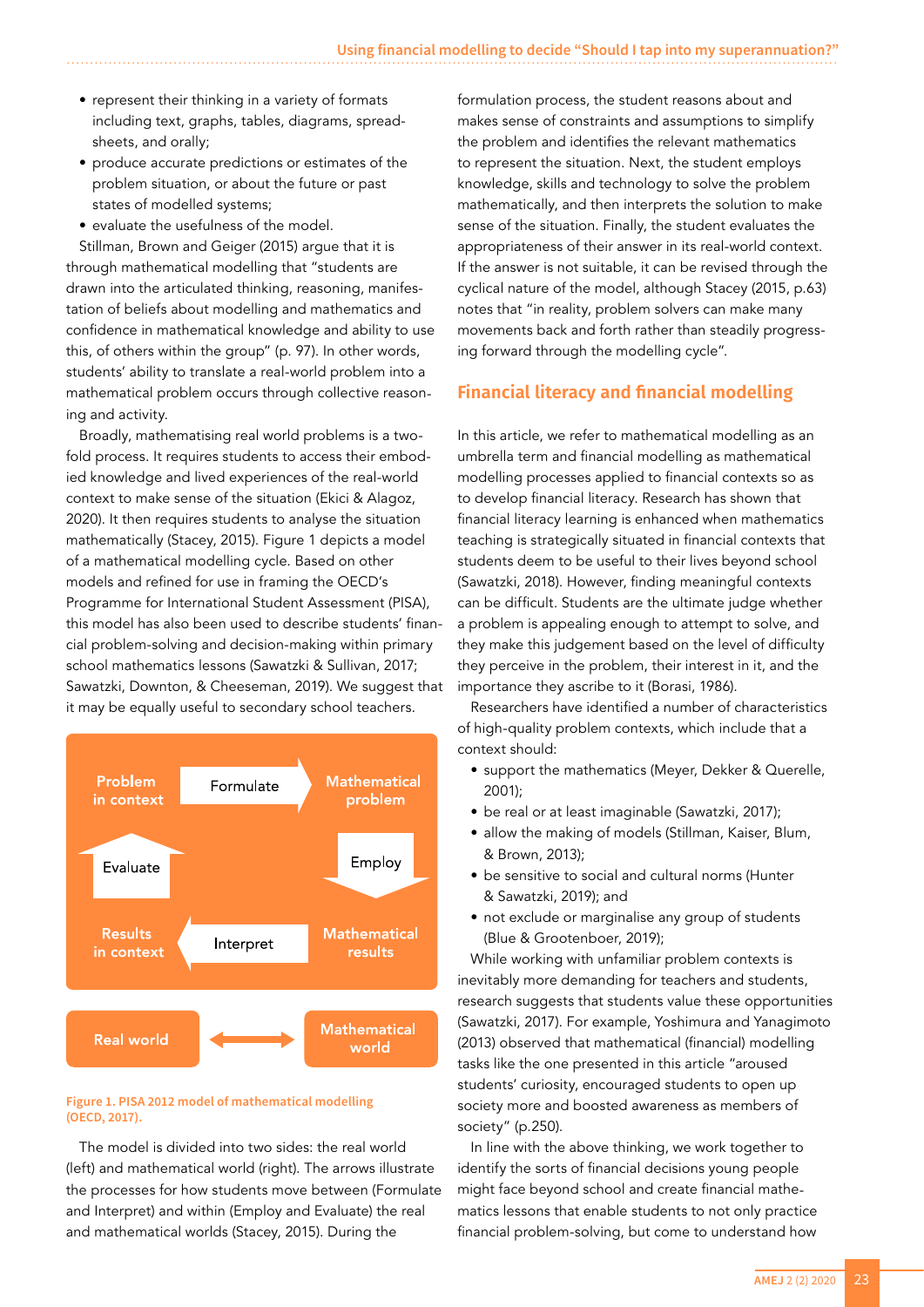personal and government decisions can impact individuals, families, communities and society. Lessons like these show students that doing mathematics is helpful and informative to economic, financial and civic participation.

In designing the lessons that are the focus of this article, we predicted that students may have been privy to family conversations and practices related to superannuation, as well as media reporting about the recent option to access savings in super. The lessons explore the sorts of calculations that are useful to those considering accessing their savings in super, with a focus on articulating assumptions, developing mathematical models, and reasoning proportionally. The lessons also require students to engage in critical and creative thinking, as they weigh the short- and long-term trade-offs associated with altering one's superannuation plan.

We acknowledge there is a range of digital 'solutions', including online calculators and apps, that can undertake complex financial computations with speed and accuracy, but argue it remains important to teach students the mathematical knowledge and skills that inform how these are programmed. It is only through developing financial models and practicing creating digital tools like spreadsheets that students become confident to use these to make informed decisions about investments.

## **The task: Who should tap into their superannuation?**

The task presented in Figure 2 has been designed to encourage students to think about living costs and how people might manage their income and expenses and make important financial decisions during challenging economic times.

## **Advice to teachers about the task**

Students will need to think about Matt and Riley's individual circumstances. Students should identify the variables they need to include in their model and enter these into a spreadsheet. Then they should use publicly available information and personal knowledge to make financial assumptions for each of the variables and justify their choices. This will include researching the Job Keeper scheme.

Students will need to consider and research each person's living costs. For example, housing, utilities such as electricity and telecommunications, food, groceries, and other costs. Average household costs are available on the internet or by speaking with family members. It would be reasonable to expect that Riley's 'fixed' living costs are higher since he has two children, and that Matt has more disposable income (or 'variable' costs). A sample budget is

# Preparing a financial model to investigate cashflow

Matt and Riley are both 35 years old and have worked as flight attendants with Qantas for many years. Normally, they earn \$6,325 every month (before tax). Both Matt and Riley have been stood down during the coronavirus pandemic and are receiving JobKeeper payments of \$1,500 per fortnight. Matt owns his own home with a mortgage but does not have a partner or children. Riley is a single parent of two children aged 3 and 5 and rents an apartment. When Riley travels for work his parents help look after the children.

Like all employers in Australia, Qantas pays a minimum percentage of each employee's earnings to a superannuation (or "super") fund. Superannuation is a form of investment that pays for personal living costs upon retirement.

Due to the pandemic, some people are eligible to access money from their superannuation

—up to \$10,000 until 30 June 2020 and up to a further \$10,000 from 1 July until 24 September 2020.

How would you advise Matt and Riley?

- What are the variables and assumptions?
- Use a spreadsheet to create a model that depicts the relationship between the variables you have identified for both Matt and Riley.
- Who should tap into their superannuation? Which variables seem to matter most?

#### Reference

https://www.ato.gov.au/Individuals/Super/ In-detail/Withdrawingand-using-your-super/ COVID-19-early-release-of-super/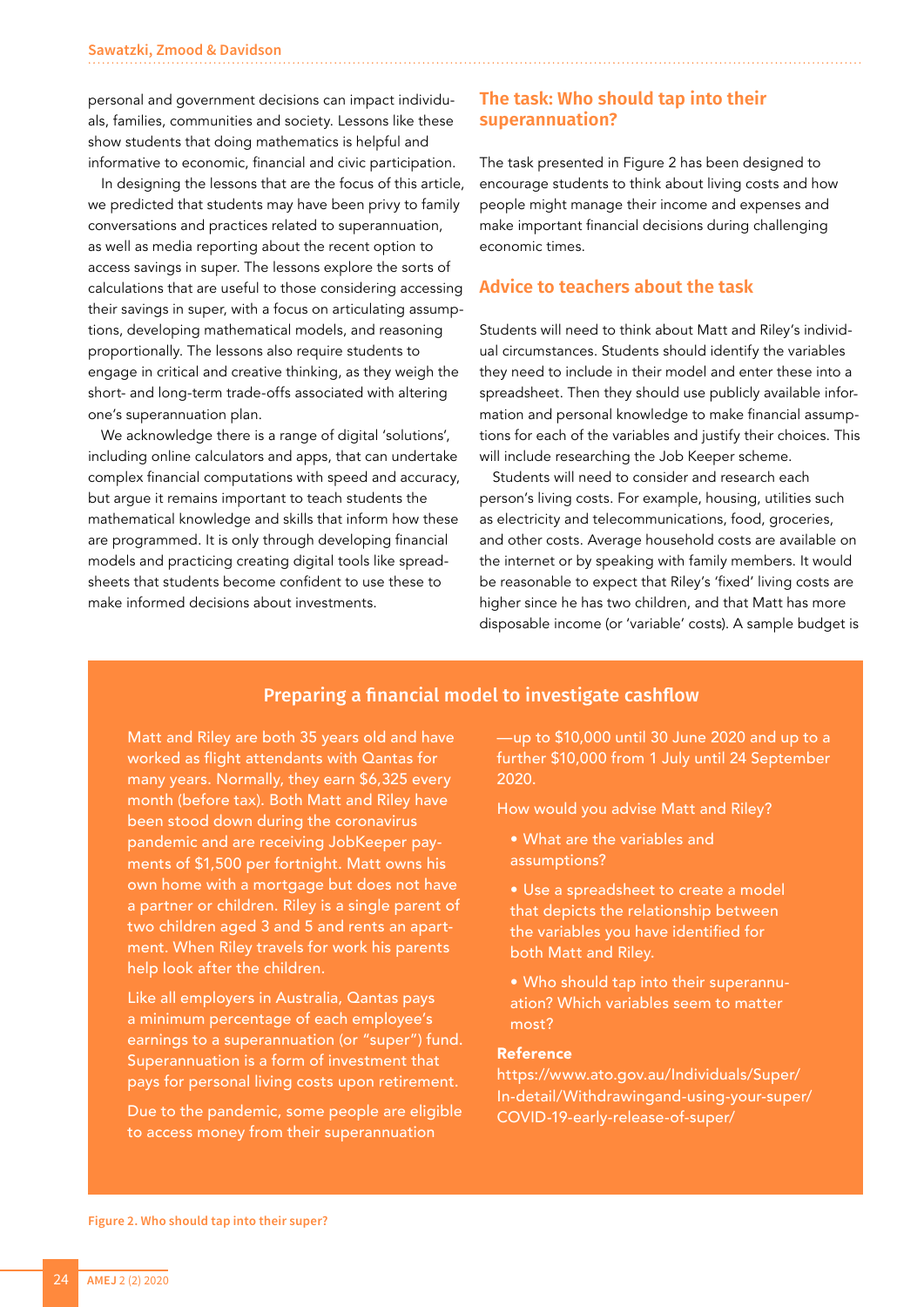| <b>Modelling a monthly budget</b> |        |                                                              |                           |  |
|-----------------------------------|--------|--------------------------------------------------------------|---------------------------|--|
| Monthly costs                     | Matt   | Assumptions                                                  | Data source               |  |
| Housing                           |        | \$1700 Living in Melbourne; bank reduced monthly payment     | www.choice.com.au/quides/ |  |
| Food                              |        | \$400   \$13 per day. Eating at home, supermarket & takeaway | www.budgetdirect.com.au   |  |
| Groceries                         |        | \$200   \$50 per week of essential supplies                  |                           |  |
| Transport                         | \$0    | Staying at home, walking, cycling                            |                           |  |
| Electricity                       | \$90   | Usage by one person                                          | www.energymadeeasy.gov.au |  |
| Gas                               | \$0    | No gas connected                                             |                           |  |
| Phone                             | \$25   | Post-paid plan, didn't change                                |                           |  |
| 'Other                            | \$200  | Estimated                                                    |                           |  |
| Monthly costs                     | \$2615 |                                                              |                           |  |

#### **Figure 3. Example of budgeted cost of living for Matt.**

provided for Matt in Figure 3, including the monthly costs (variables), assumptions made and financial value for each variable, and sources of information to justify the assumptions.

Next students will need to compare each person's income and possible savings against their costs to decide if money should be withdrawn from superannuation. If Matt or Riley's monthly income is not enough to cover their costs, then students might look at whether either person could cut costs. If Matt or Riley's monthly income is still not enough to cover their reduced costs, the student should decide how much to recommend that Matt or Riley take from super and justify their recommendation. A sample comparison of Matt and Riley's budgets is provided in Figure 4. In this model, we have assumed that Matt negotiated a lower mortgage repayment with his bank and reduced his discretionary spending, however Riley was supporting two dependents and had higher costs that were more difficult to cut.

| <b>Comparison of monthly budgets</b> |        |            |  |  |
|--------------------------------------|--------|------------|--|--|
| Monthly income                       | Matt   | Riley      |  |  |
| Jobkeeper payments                   | \$3000 | \$3000     |  |  |
| Monthly income after tax             | \$2700 | \$2700     |  |  |
|                                      |        |            |  |  |
| Monthly costs                        | Matt   | Riley      |  |  |
| Housing                              | \$1700 | \$2000     |  |  |
| Food                                 | \$400  | \$975      |  |  |
| Groceries                            | \$200  | \$250      |  |  |
| Transport                            | \$0    | \$0        |  |  |
| Electricity                          | \$90   | \$120      |  |  |
| Gas                                  | \$0    | \$30       |  |  |
| Phone                                | \$25   | \$25       |  |  |
| Other                                | \$200  | \$450      |  |  |
| Monthly costs                        | \$2615 | \$3850     |  |  |
| Income less costs                    | \$85   | $-$ \$1150 |  |  |

**Figure 4. Sample comparison of Matt and Riley's financial position during the pandemic**

Based on the sample comparison of Matt and Riley's budgets, it looks like Matt will not need to dip into his super, but Riley will need to take some money out to cover his family's costs over the next few months. This might be influenced by how much Riley has in savings to bolster his JobKeeper payments and how long students think it will be before Qantas flights return to 'normal'. Some people are more risk averse and may prefer to take money out of super and have it sitting in a readily accessible bank account so that they have some money in case of an additional emergency. Assuming Riley expects to receive JobKeeper for six months and then return to his normal income, and he has no savings, Riley will be short \$6 900  $(= 6 \times 1,150)$  due to the impact of the pandemic. Students may suggest that Riley should apply to take \$10 000 out of his super to cover his costs and put the rest (\$3100) in the bank as an emergency fund.

#### Enabling prompts:

- How long will Matt and Riley's normal income be affected?
- What is their JobKeeper income after tax?
- What are Matt and Riley's current living costs?
- Can Matt or Riley trim some of their costs during the pandemic?
- Do they have any cash savings they could use to bolster their reduced income?
- How long will their JobKeeper income and current savings enable them to cover their costs?
- Are they eligible to withdraw money from their super?

#### Extending prompts:

- Should Matt or Riley withdraw money from super and, if so, how much? Convince me.
- How much money do they currently have saved in superannuation?
- What will be the long-term impact of withdrawing this money from super by the time they retire at 67 years old?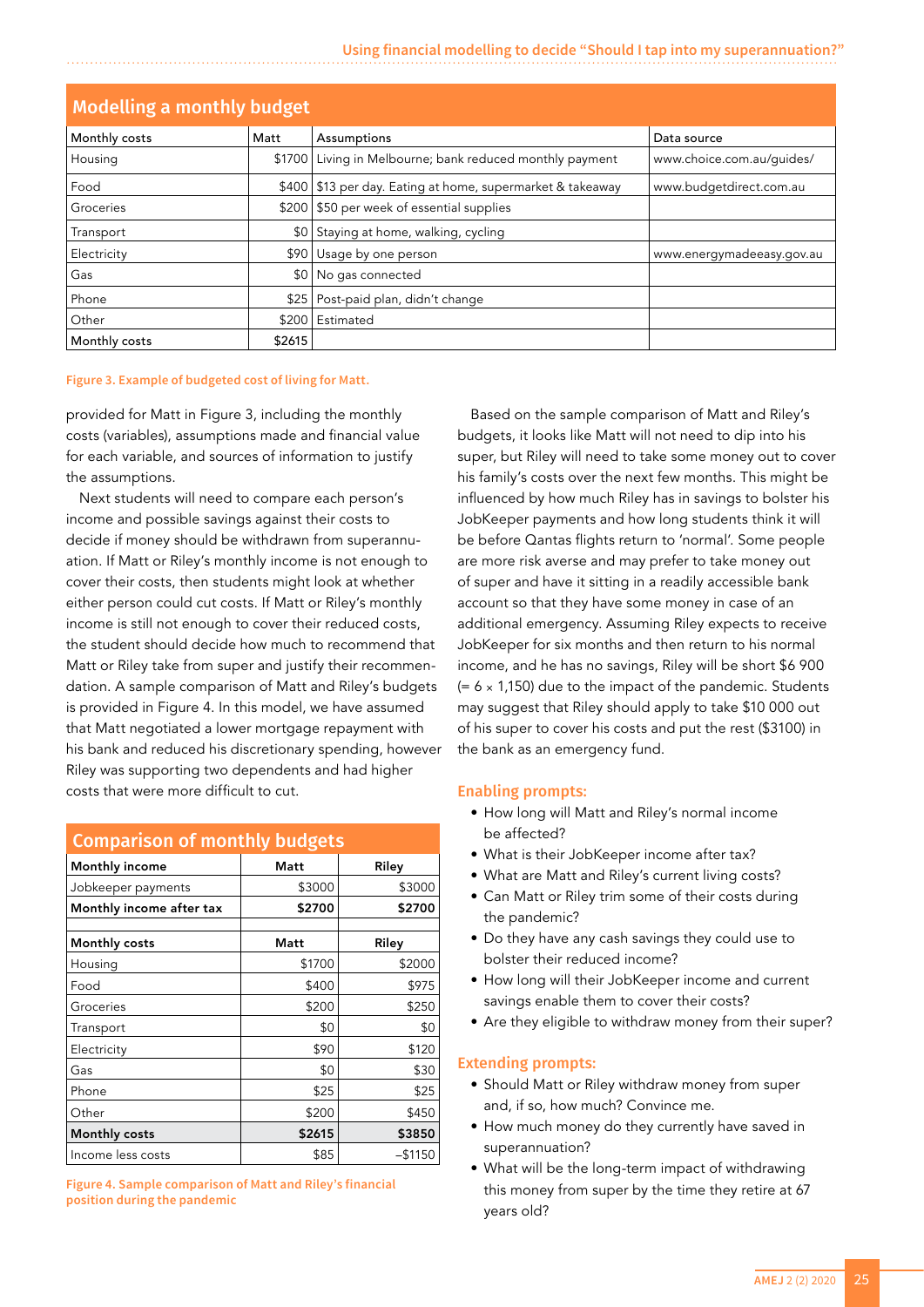## **Possible curriculum connections**

Consumer and financial literacy feature explicitly in the *Australian Curriculum: Mathematics.* The Number and Algebra content strand includes 'money and financial mathematics' as a sub-strand from Years 1–10 (ACARA, 2019a). There are significant opportunities to develop students' knowledge, skills and capabilities for financial problem-solving and decision-making beyond the money and financial mathematics sub-strand. The Numeracy capability specifies that students learn "to apply mathematical understanding and skills in context, in other learning areas and in real-world contexts" with a particularly important context for the application of number and algebra being financial mathematics (ACARA, 2019b). Numeracy teaching and learning can be embedded in any learning area—in this case, Humanities and Social Sciences: Economics & Business, where there is the expectation that students be taught the content through contemporary issues, events and/or case studies as they learn to apply economics and business concepts to make informed decisions (ACARA, 2019c). The task also requires students to discuss their thinking and link their reasoning to the general capabilities of Critical and Creative Thinking and Personal and Social Capability.

### **Important pedagogical considerations**

- 1. Invite students to share what they know and understand about the current economic crisis and the opportunity available to some to access savings in super.
- 2. Encourage students to work in small groups and expect the mathematical modelling process to be messy. Encourage students to check their mathematical models against the problem context (case studies). Do their calculations and interpretations make sense in the real world?
- 3. Avoid giving students values-laden advice about what makes a "wise" financial decision. Instead use questions that require them to draw on mathematics to guide their thinking. Examples include: "What are your reasons for making that decision?" and "What would someone who disagreed with you say?"
- 4. You might promote discussion about a "future orientation". This is the tendency to consider future consequences and a willingness to delay gratification in favour of longer-term goals.
- 5. Reflecting on the potential impact of personal financial decisions on individuals, families, communities and society can reveal insights into students' socioeconomic realities. These can be sensitive conversations.

## **Reflect and discuss with your colleagues**

The ideas contained in this article can raise a number of challenges for teachers: the first being enacting the pedagogies associated with mathematical modelling and non-routine problems; and the second being dealing with the sensitive and often confronting nature of teaching financial literacy.

For support addressing the first issue, refer to the *reSolve: Maths by Inquiry* special topic Mathematical Modelling (Australian Association of Mathematics Teachers, 2020). This is a free high-quality teacher resource that offers helpful advice, units of work and teaching materials for teachers who are new to the teaching of mathematical modelling. Pedagogical approaches such as eliciting student reasoning through targeted questioning, structuring productive mathematical discussions, approaches to differentiation, and assessment are addressed. The resource can be accessed through the *reSolve* website https://www.resolve.edu.au/ mathematical-modelling

In regards to the second issue, it can be useful to consider the funds of knowledge students bring to school from home. The funds of knowledge approach argues that by simply going about their everyday lives, all people accumulate knowledge and skills that are embedded in their social and cultural practices (Llopart & Esteban-Guitart, 2016). These can be specific to students' ethnic, family and community context. What opportunities do your students have to observe and experience financial matters within their families and communities? What economic and financial issues are important to your students? Challenge your personal assumptions and thinking about students' financial circumstances and habits—how do you know?

#### **References**

- Australian Association of Mathematics Teachers. (2020). *reSolve: Mathematics by Inquiry*. Retrieved from https://www.resolve. edu.au/
- Australian Curriculum, Assessment and Reporting Authority [ACARA]. (2019a). *The Australian Curriculum: Mathematics.* Retrieved from www.australiancurriculum.edu. au/f-10-curriculum/mathematics/
- Australian Curriculum, Assessment and Reporting Authority [ACARA]. (2019b). *The Australian Curriculum: Numeracy.* Retrieved from www.australiancurriculum.edu. au/f-10-curriculum/general-capabilities/numeracy/
- Australian Curriculum, Assessment and Reporting Authority [ACARA]. (2019c). *The Australian Curriculum: Economics and Business.* Retrieved from https://www.australiancurriculum. edu.au/f-10-curriculum/humanities-and-social-sciences/ economics-and-business/
- Australian Taxation Office. (n.d.) Tax, Super + You: Tax 101. Retrieved from www.taxsuperandyou.gov.au/sites/default/ files/downloads/Tax.101\_20022019.pdf
- Australian Institute of Family Studies [AIFS]. (2017). *Growing Up in Australia: The Longitudinal Study of Australian Children*  (LSAC), Annual Statistical Report 2016. Retrieved from https://growingupinaustralia.gov.au/research-findings/ annual-statistical-report-2016